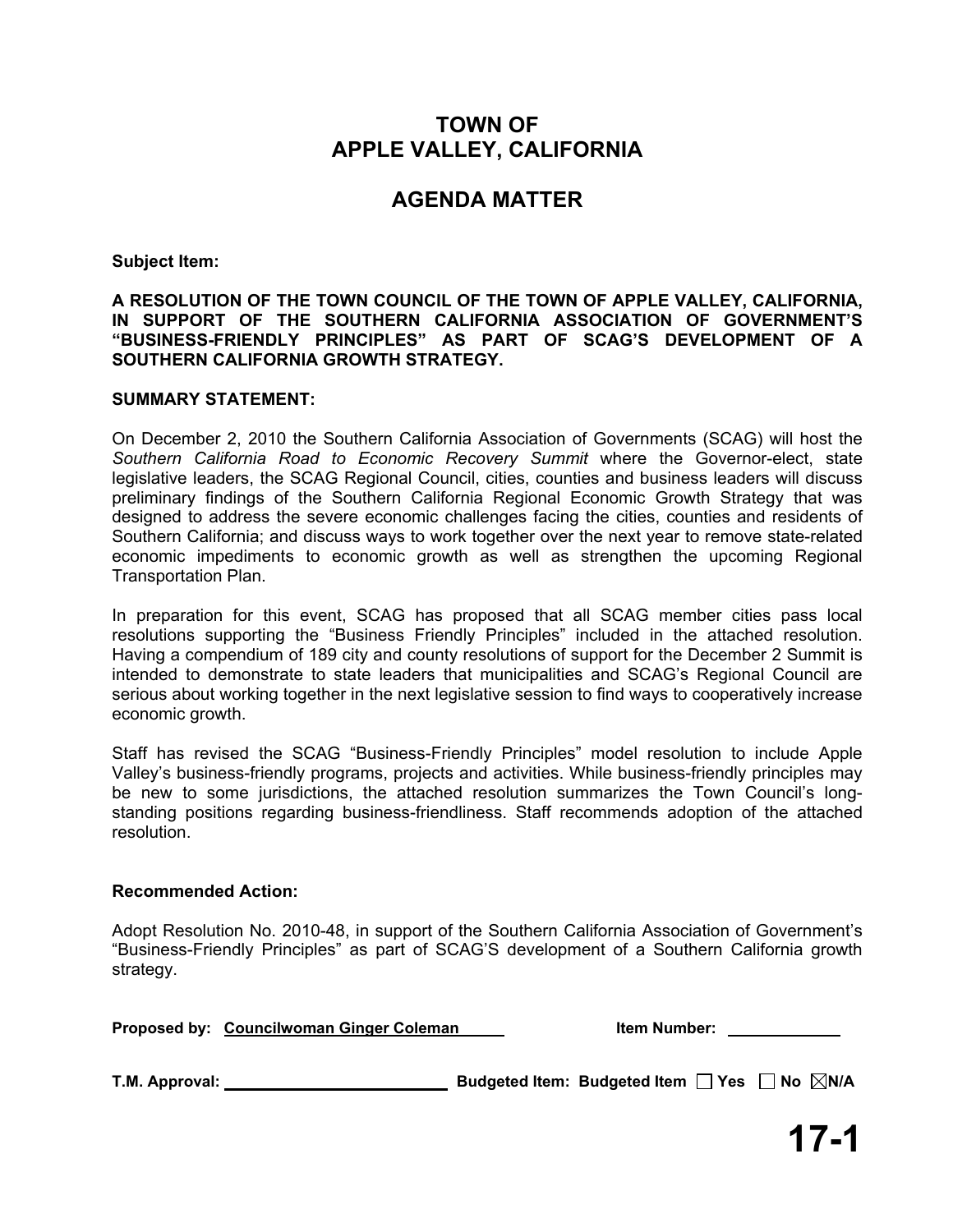## **RESOLUTION NO. 2010-48**

## **A RESOLUTION OF THE TOWN COUNCIL OF THE TOWN OF APPLE VALLEY, CALIFORNIA, IN SUPPORT OF THE SOUTHERN CALIFORNIA ASSOCIATION OF GOVERNMENT'S "BUSINESS-FRIENDLY PRINCIPLES" AS PART OF SCAG'S DEVELOPMENT OF A SOUTHERN CALIFORNIA GROWTH STRATEGY**

**WHEREAS,** the Town of Apple Valley is a member of the Southern California Association of Governments ("SCAG") which is engaged in the development of a Southern California Economic Growth Strategy;

**WHEREAS,** the Town of Apple Valley supports working with SCAG and other key economic stakeholders to improve the Southern California economy;

**WHEREAS,** the Town of Apple Valley is a business-friendly municipality and has numerous practices in place to encourage economic growth within its community;

**NOW, THEREFORE BE IT RESOLVED,** by the Town Council of the Town of Apple Valley as follows:

**1.** That the Town Council of the Town of Apple Valley supports the following "Business Friendly Principles" as part of SCAG's development of a Southern California Economic Growth Strategy:

### **Principle One – Economic Development as a Priority**

The Town of Apple Valley strives to demonstrate commitment to economic development as a priority. Such commitment is evidenced by the economic development goals set forth in the Town Council's Vision 2020; the manner in which the Economic and Community Development Department is organized; the fact that customer service is a core value of the organization; the fact that Apple Valley was named by "The Boyd Report" as one of the best mid-size cities in America in which to do business; the entrepreneurial manner in which the Town organization is managed; and,

### **Principle Two - Business Partnership**

The Town of Apple Valley strives to provide quality municipal services to attract and retain businesses and employees. Such commitment is evidenced by the Town's economic development business attraction program, a Capital Improvement Program oriented to the Town Council's economic development goals, including the financing and installation of public infrastructure; the establishment of "Partnerships" as a core value of the organization; the establishment of "ample park land and diverse recreational opportunities", Public Safety, Community Enhancement, Sustainability and a University as goals of Vision 2010, including various programs, projects and activities to accomplish such goals; and,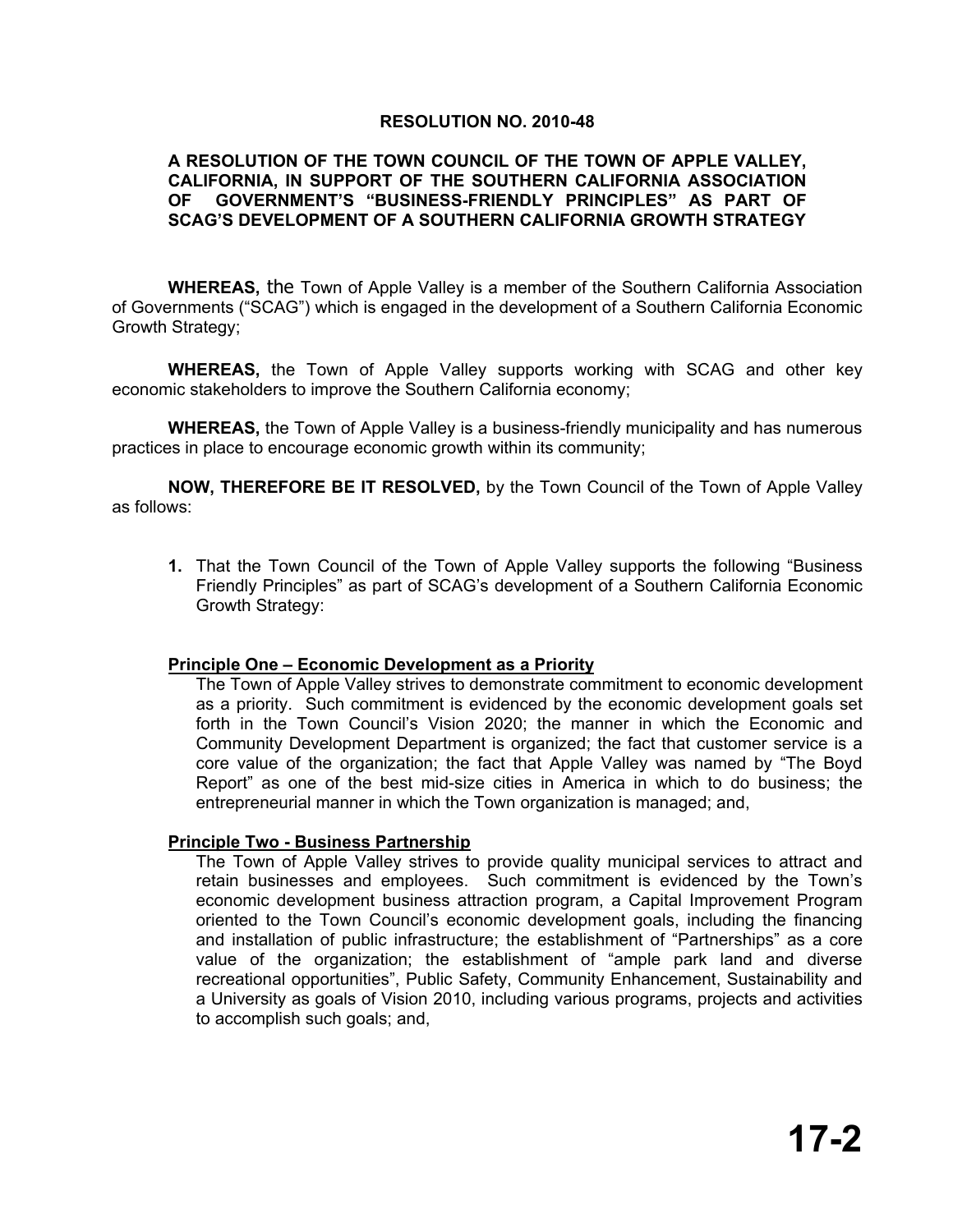# **Principle Three-Business Responsive Processes**

The Town of Apple Valley strives to communicate effectively with businesses, including processes to increase its responsiveness to businesses that are seeking or doing business within its jurisdiction. Such Town Council commitments include organizing and establishing the Economic and Community Development Department which houses the Town's planning, building & safety, engineering, economic development/redevelopment and housing functions under the management and direction of the Assistant Town Manager for Economic & Community Development; the establishment of the Development Advisory Board, a group including representatives from planning, building & safety, engineering, economic development, wastewater, fire, the local water purveyor and other public utilities that meets weekly (free of charge) with development clients seeking to develop in the Town; the physical placement of all Town permitting and entitling activities in its new one-stop Development Services Building; its expedited, low-cost business licensing program, also located in its new Development Services Building; and, the establishment of "effective customer service' as a core value of the organization; and,

# **Principle Four – Attractiveness to Business Investment**

The Town of Apple Valley strives to streamline operations for efficient and responsive business assistance in areas of licensing, permitting, inspections and other municipal services and will seek to improve its attractiveness to new and existing businesses within its jurisdiction. As noted herein, the Town will continue its expedited business licensing program and development review and approval processes that have resulted in the Town being rated #1 in the region by the Building Industry Association (BIA) with respect to the speed and efficiency of its development approval systems and procedures; in addition, the Town Council has delegated to staff the authority to administratively approve projects in the 5100-acre North Apple Valley Industrial Specific Plan without the need for any further approvals by the Planning Commission and Town Council; the recent approval of the updated General Plan, including an approved Housing Element; approval of a new Development Code; approval of a Climate Action Plan; a reduction in the fees associated with the processing and approval of Conditional Use Permits; a industrial development impact fee deferral program; a down payment assistance program for eligible applicants hired by Apple Valley businesses; and, an award winning website and newsletter focused on improving the environment for Apple Valley's business and development communities; and

**2.** That the Town Council of the Town of Apple Valley authorize and direct the Town Clerk of the Town of Apple Valley to submit a certified copy of this resolution to the executive director of SCAG in time for SCAG's Regional Economic Summit currently scheduled for December 2, 2010.